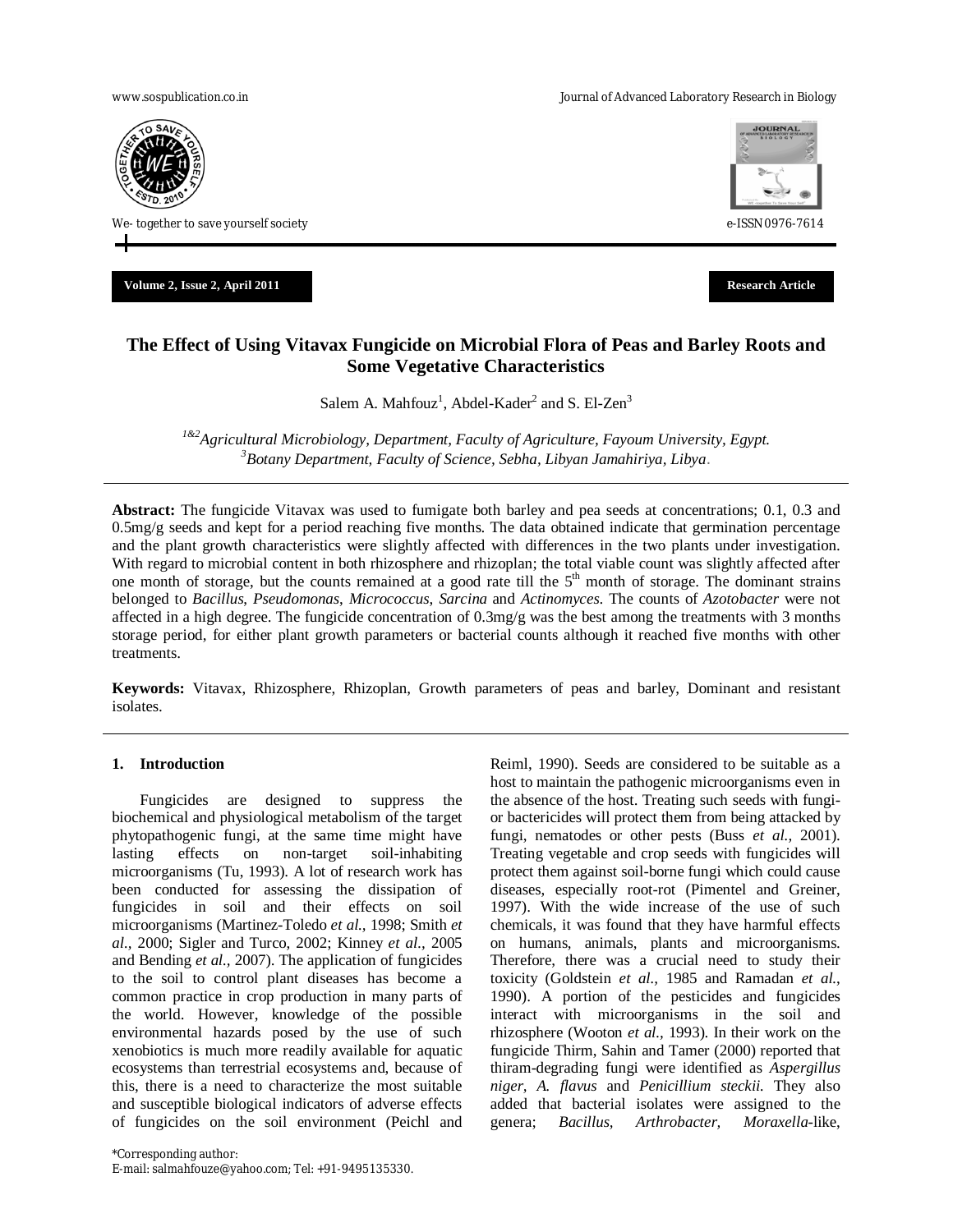*Acinetobacter* and *Streptomyces.* Soil fungi and actinomycetes are not susceptible to herbicides and insecticides as they are to fungicides (Anderson, 1978). Quite a small number of researches focused on the use of Vitavax in recent years (Digrak and Ozcelik, 1998; Maher *et al.,* 2005 and Abdel-Aziz, 2006).

From this point, the study aims to investigate the effect of fumigating barley and pea seeds with Vitavax (Carboxin) on germination, vegetative characters and on some rhizosphere and rhizoplane microorganisms.

#### **2. Materials and Methods**

#### **2.1 Seeds**

Seeds of both peas *Pisum sativum* and barley *Hordeum vulgare* L. (Rayhan variety) were collected from Tsawa Station for developed Seeds. Seeds were carefully selected with no apparent infections.

# **2.2 Fungicide**

The Vitavax-PCNB fungicide (1,4-Oxathiin-3 carboxamide, 5,6-dihydro-2-methyl-N-phenyl-) was also collected from Tsawa Station for developed Seeds. The fungicide was used to coat the seeds with the following concentrations; 0.1mg/ g, 0.3mg/g seeds and 0.5mg/g seeds. Then seeds were stored at room temperature in material bags (3 bags for each concentration) for one, 3 and 5 months.

#### **2.3 Germination**

Twenty seeds were placed in a petri dish on a filter paper then kept always wet by adding tab-water. The germination percentage was calculated with each group of seeds after being stored for 1, 3 and 5 months.

#### **2.4 Cultivation**

A pot experiment containing the normal sandy loamy soil used in normal fields was then carried out, three pots for each treatment with the two tested plants in a randomized complete design (RCD). Pots were irrigated two days interval. All plants were fertilized with the recommended N fertilizer (180 kg N/ha) as Urea (46% N) and 100 kg/ha Potassium sulfate, for

barley. For peas, superphosphate 15.5% (230 kg/ha), ammonium sulfate 20.5% (230 kg/ha) and potassium sulfate 48% (115 kg/ha) were used. Untreated seeds were used either for germination and cultivation as a control.

#### **2.5 Determinations**

- **2.5.1 Plant growth parameters:** Samples were taken after 45 days of cultivation. Root length; shoot height, plant height, number of leaves, fresh weight and dry weight as an average of 5 plants for each treatment for both plants. Number of tillers was taken only for barley.
- **2.5.2 Microbiological determinations:** Soil samples from both rhizosphere and rhizoplan were analyzed after 45 days to enumerate the colony forming units (CFU) of total viable bacteria and free nitrogen fixing bacteria by means of the serial dilution technique and pour plate method (Salle, 1973). Analyses were performed in triplicate. The agar plates were incubated at  $28 \pm$  $2^{0}$ C for 48 h. The colonies, which grow on agar, were counted and the average was taken as the total bacterial density of the soil sample. Aliquots (1.0ml) of the serially diluted soil samples were also plated on sterile Ashby's mannitol-sulfate agar. The medium contained per liter of double distilled water:  $KH_2PO_4$  (0.2g), MgSO4.7H2O (0.2g), NaCl (0.2g), CaSO<sup>4</sup> (0.1g),  $CaCO<sub>3</sub>$  (5.0g), Mannitol (10.0g) and agar (15.0g). The plates were incubated at  $28^{\circ}$ C for 10 days. The colonies grown were taken as freeliving nitrogen fixing bacteria.
- **2.5.3 Isolation and identification:** Bacterial colonies grown well on the plates were isolated, purified and identified, to the genus level, after microscopic examination following Bergey's Manual of Systematic Bacteriology (1994).

#### **2.6 Statistical Analysis**

The obtained data were subjected to analysis of variance as described by Gomez and Gomez (1984).

**Table 1. The effect of fumigation with Vitavax at different concentrations and storage period on germination percentage of both barley and pea seed.**

| Plant         | Storage period<br>(month) | Concentrations (mg/g)  |       |        |       |  |
|---------------|---------------------------|------------------------|-------|--------|-------|--|
|               |                           | <b>Control</b>         | 0.1   | 0.3    | 0.5   |  |
|               |                           | Germination percentage |       |        |       |  |
|               |                           | 100.00                 | 88.85 | 100    | 81.25 |  |
| <b>Barley</b> | 3                         | 100.00                 | 86.50 | 75.00  | 43.75 |  |
|               | 5                         | 100.00                 | 56.25 | 68.75  | 43.75 |  |
|               |                           | 100.00                 | 62.50 | 100.00 | 68.75 |  |
| Peas          | 3                         | 100.00                 | 43.75 | 100.00 | 56.25 |  |
|               | 5                         | 100.00                 | 37.50 | 81.25  | 50.00 |  |

LSD for storage period; 1.074 and 0.738 at 0.01 and 0.05 levels, respectively. LSD for concentrations; 1.621 and 1.204 at 0.01 and 0.05 levels, respectively.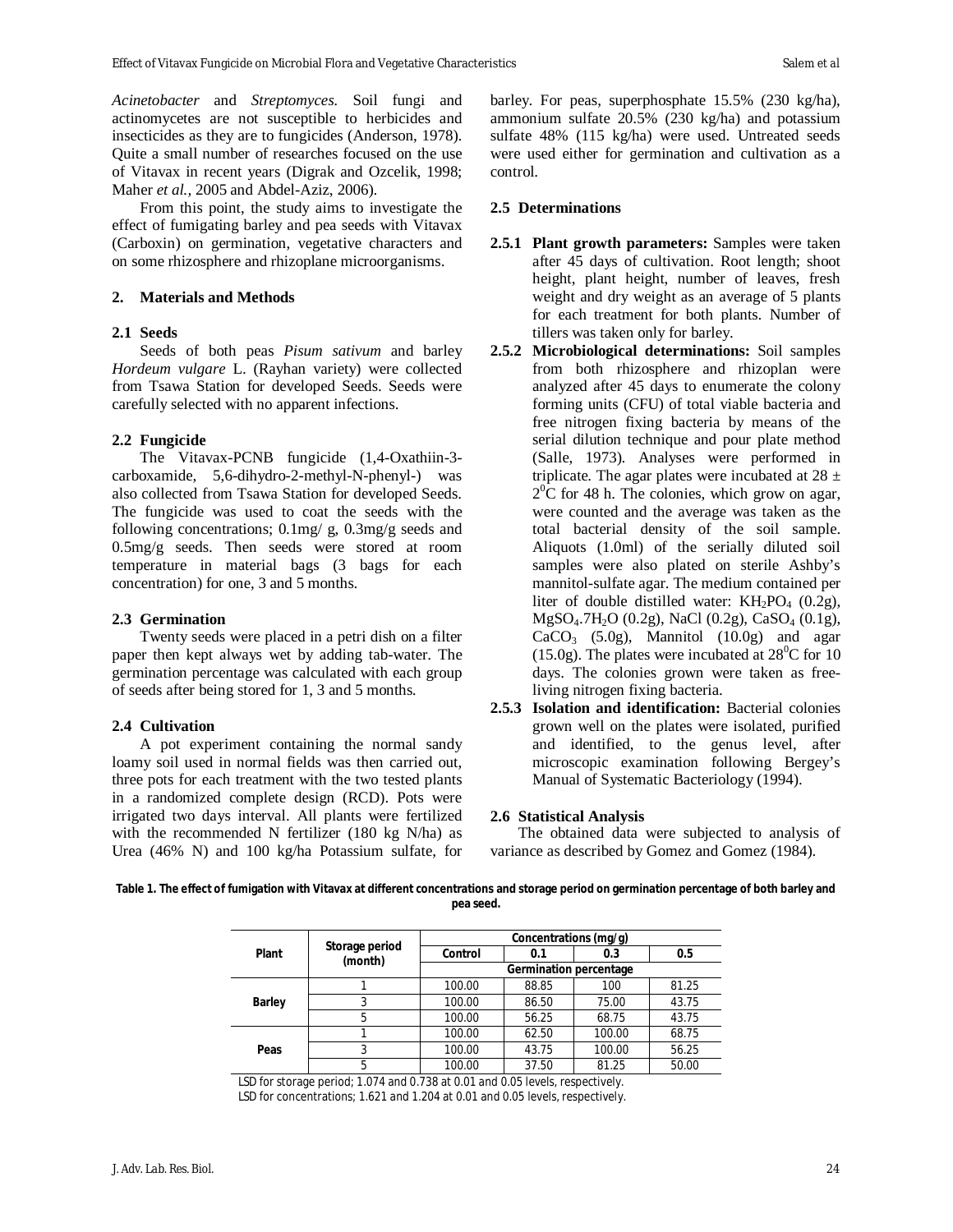# **3. Result and Discussion**

#### **3.1 Germination percentage**

Data in Table (1) presents the germination percentage of both peas and barley and the effect of storage period after fumigation. It is noticed that barley gave 100% germination after a month of storage then decreased to 75.0 and 68.75% after 3 and 5 months of storage, respectively when using the treatment 0.3mg/g. Where the percentage reached 88.85 and 81.25% after the same period (one month), when using 0.1 and 0.5mg/g, respectively, then sharply decreased when 0.5mg/g concentration was used after 3 and 5 months of storage. This indicates that the recommended dose is better after one month of storage, but 0.1mg/g could be recommended for 3 months storage. This also could be explained on the basis that some fungicides could affect the embryo of some seeds as was previously mentioned by Saeidi and Mirik (2006) in their study on flax-seed treated with Captan 0.2% and Carbendazim 0.15%, who reported that seed germination was not significantly affected except for some seeds after long storage periods. For peas, the germination percentage showed the same trend where it was better after 1 and 3 months (100% with 0.3mg/g Vitavax) than after 5 months. Where the highest germination percentages with the two other concentrations were 62.5 and 68.75% after one month of storage the dramatically decreased. It was

noticed that all used concentrations had significant effects on germination and that the recommended dose is the best although the germination percentage decreased with the elongation of storage period.

# **3.2 Effect of fumigation and storage on growth parameters**

Data in Table (2) points to the effect of fumigation and storage on growth parameters of barley plants. Regarding root length, the best results were obtained with plants from seeds fumigated with 0.3 and 0.5mg/g after 3 months of storage superior to the control and 0.1mg/g. As for shoot length, the best results were obtained with plants from seeds fumigated with 0.3mg/g after 3 months of storage although the results were near from the two other concentrations regarding plant height with 0.3 and 0.5mg/g with high significance with the three month period of storage. The number of leaves at all concentrations, with a slight increase at 0.03mg/g, showed no significant difference. As for the number of tillers, the best results were obtained with 0.5mg/g concentration which continued to the fifth month of storage. For the fresh weight, 0.3mg/g concentration surpassed the other concentrations, where the dry weight showed that both 0.3 and 0.5mg/g were close to each other although 0.3mg/g Vitavax concentration could be recommended for treating seeds to 3 month period of storage.

| Table 2. Effect of fungicide concentration and storage period on growth parameters of barley. |  |  |
|-----------------------------------------------------------------------------------------------|--|--|
|                                                                                               |  |  |

|                     | Storage period                                                       |         | Concentration (mg/g) |       |       |
|---------------------|----------------------------------------------------------------------|---------|----------------------|-------|-------|
| Character           | (month)                                                              | Control | 0.1                  | 0.3   | 0.5   |
|                     |                                                                      | 6.0     | 5.0                  | 8.0   | 8.0   |
| <b>Root length</b>  | 3                                                                    | 6.8     | 7.5                  | 9.0   | 9.5   |
| (cm)                | 5                                                                    | 7.2     | 6.7                  | 8.2   | 9.0   |
|                     | LSD for concentrations; 0.96 and 0.70 at 0.01 and 0.05, respectively |         |                      |       |       |
|                     |                                                                      | 16.00   | 18.00                | 20.00 | 19.50 |
| <b>Shoot height</b> | 3                                                                    | 22.53   | 24.50                | 25.00 | 24.50 |
| (cm)                | 5                                                                    | 23.00   | 23.10                | 20.00 | 22.00 |
|                     | LSD for concentrations; 1.49 and 1.09 at 0.01 and 0.05, respectively |         |                      |       |       |
| <b>Plant height</b> |                                                                      | 22.00   | 23.00                | 28.00 | 27.50 |
| (cm)                | 3                                                                    | 29.33   | 32.00                | 34.00 | 34.00 |
|                     | 5                                                                    | 30.20   | 29.80                | 28.20 | 31.00 |
|                     | LSD for concentrations; 2.02 and 1.47 at 0.01 and 0.05, respectively |         |                      |       |       |
| <b>Number of</b>    |                                                                      | 3.8     | 4.0                  | 6.0   | 4.0   |
| leaves              | 3                                                                    | 4.2     | 5.0                  | 5.5   | 5.0   |
|                     | 5                                                                    | 3.6     | 5.0                  | 4.0   | 4.0   |
|                     | LSD for concentrations; 0.80 and 0.58 at 0.01 and 0.05, respectively |         |                      |       |       |
| <b>Number of</b>    |                                                                      | 2.9     | 2.0                  | 4.0   | 3.0   |
| tillers             | 3                                                                    | 3.7     | 4.0                  | 3.0   | 4.0   |
|                     | 5                                                                    | 3.2     | 4.0                  | 3.0   | 4.0   |
|                     | LSD for concentrations 0.70 and 0.51 at 0.01 and 0.05, respectively  |         |                      |       |       |
| <b>Fresh weight</b> |                                                                      | 1.95    | 1.10                 | 2.90  | 1.60  |
| $\left( q\right)$   | 3                                                                    | 1.80    | 1.90                 | 2.60  | 1.90  |
|                     | 5                                                                    | 1.55    | 1.80                 | 2.10  | 1.70  |
|                     | LSD for concentrations; 0.40 and 0.30 at 0.01 and 0.05, respectively |         |                      |       |       |
|                     |                                                                      | 0.36    | 0.40                 | 0.76  | 0.50  |
| Dry weight (g)      | 3                                                                    | 0.60    | 0.50                 | 0.70  | 0.70  |
|                     | 5                                                                    | 0.37    | 0.35                 | 0.40  | 0.35  |
|                     | LSD for concentrations; 0.13 and 0.07 at 0.01 and 0.05, respectively |         |                      |       |       |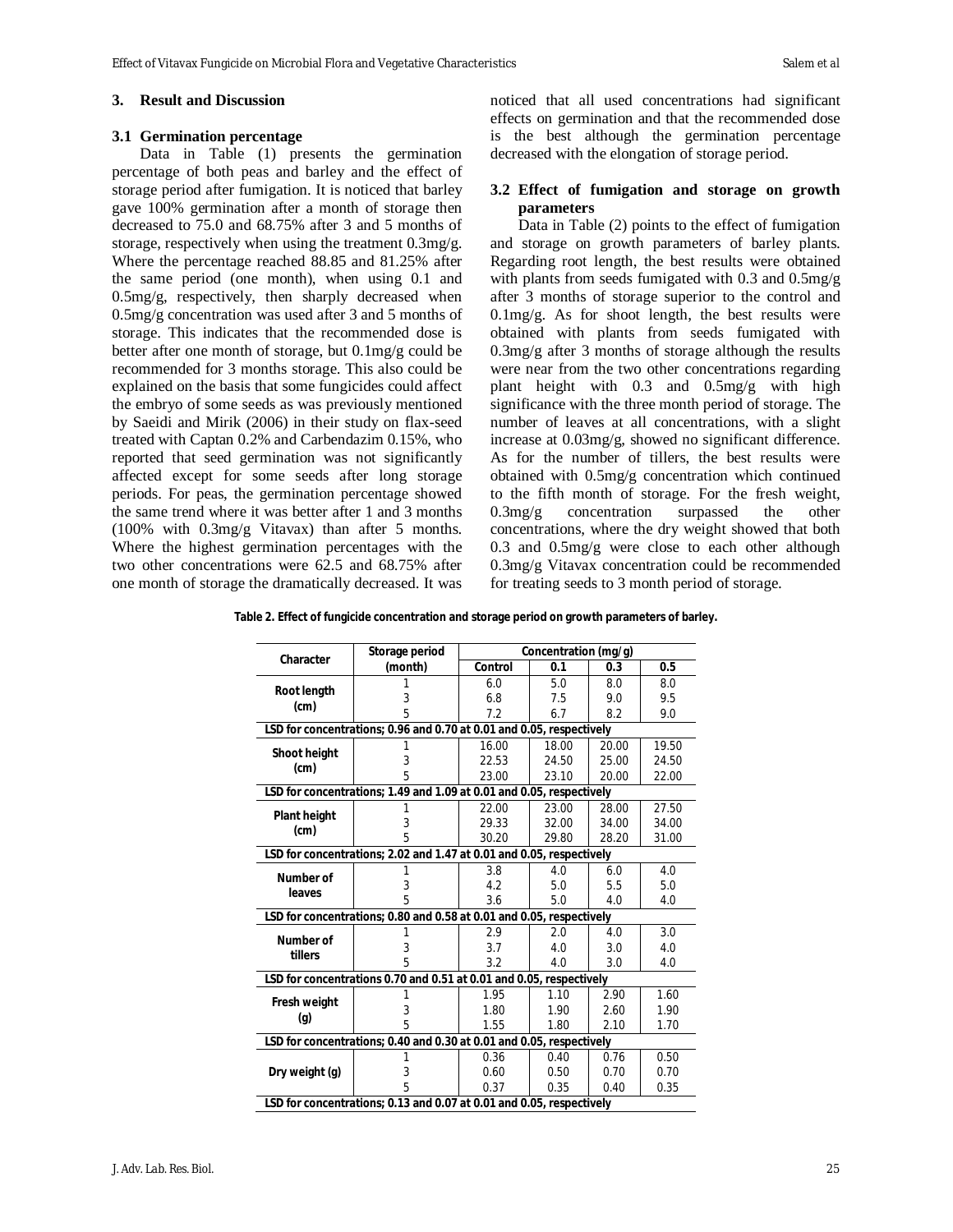| Character                                                            | Storage period                                                       | Concentration (mg/g) |      |      |      |  |
|----------------------------------------------------------------------|----------------------------------------------------------------------|----------------------|------|------|------|--|
|                                                                      | (month)                                                              | Control              | 0.1  | 0.3  | 0.5  |  |
|                                                                      |                                                                      | 7.0                  | 8.0  | 9.0  | 9.5  |  |
| Root length<br>(cm)                                                  | 3                                                                    | 8.1                  | 8.2  | 8.7  | 9.0  |  |
|                                                                      | 5                                                                    | 9.0                  | 8.2  | 9.0  | 9.5  |  |
|                                                                      | LSD for concentrations; 0.96 and 0.70 at 0.01 and 0.05, respectively |                      |      |      |      |  |
| <b>Shoot height</b>                                                  |                                                                      | 14.5                 | 14.0 | 15.0 | 13.0 |  |
| (cm)                                                                 | 3                                                                    | 11.5                 | 13.7 | 13.0 | 13.5 |  |
|                                                                      | 5                                                                    | 11.9                 | 13.8 | 15.0 | 13.0 |  |
| LSD for concentrations; 1.49 and 1.09 at 0.01 and 0.05, respectively |                                                                      |                      |      |      |      |  |
|                                                                      |                                                                      | 21.5                 | 22.0 | 24.0 | 22.5 |  |
| <b>Plant height</b><br>$\pmb{(cm)}$                                  | 3                                                                    | 19.6                 | 21.9 | 21.7 | 22.5 |  |
|                                                                      | 5                                                                    | 20.9                 | 22.0 | 24.0 | 22.5 |  |
|                                                                      | LSD for concentrations; 2.02 and 1.47 at 0.01 and 0.05, respectively |                      |      |      |      |  |
| Number of                                                            |                                                                      | 18.0                 | 21.0 | 22.0 | 21.0 |  |
| leaves                                                               | 3                                                                    | 20.0                 | 21.0 | 22.0 | 21.0 |  |
|                                                                      | 5                                                                    | 21.0                 | 21.0 | 22.0 | 20.0 |  |
|                                                                      | LSD for concentrations; 0.80 and 0.58 at 0.01 and 0.05, respectively |                      |      |      |      |  |
|                                                                      |                                                                      | 2.60                 | 2.00 | 2.70 | 2.30 |  |
| Fresh weight                                                         | 3                                                                    | 3.10                 | 2.70 | 3.20 | 3.20 |  |
| (g)                                                                  | 5                                                                    | 2.76                 | 2.80 | 2.90 | 2.80 |  |
|                                                                      | LSD for concentrations; 0.40 and 0.30 at 0.01 and 0.05, respectively |                      |      |      |      |  |
|                                                                      |                                                                      | 0.35                 | 0.50 | 0.80 | 0.40 |  |
| Dry weight (g)                                                       | 3                                                                    | 0.32                 | 0.43 | 0.35 | 0.30 |  |
|                                                                      | 5                                                                    | 0.52                 | 0.32 | 0.60 | 0.45 |  |
|                                                                      | LSD for concentrations; 0.13 and 0.07 at 0.01 and 0.05, respectively |                      |      |      |      |  |

**Table 3. Effect of fungicide concentration and storage period on growth parameters of pea plants.**

As for the peas, Table (3) indicates that 0.5mg/g concentration gave the highest root length till a storage period of 5 months, while for shoot length 0.3mg/g was superior till the fifth month of storage.

It was clear that 0.3mg/g concentration was the best regarding the dry weight. The best two storage periods were after 1 and 5 months. Collectively, for peas both 0.3 and 0.5 mg/g concentrations are the best for peas till a period of 5 months storage. The results are in agreement with the findings of Karanth and Vasantharajan (1979) that used Vitavax and Dexon to coat barley and wheat seeds, where they noticed that the two plants were not affected much in vegetative stage but the yield decreased by 10% compared to the control.

### **3.3 Effect of storage period and different Vitavax concentration on TVC**

The soil microbial community involves a complex interwoven relationship between organisms of different trophic levels. Some microbial groups are able to use an applied pesticide or fungicide as a source of energy and nutrients to multiply, whereas the pesticide or fungicide could be toxic to other organisms (Johnsen *et al*., 2001). Data in Table (4) shows the TVC for the two tested plants in the rhizosphere. Regarding barley, the counts haven't been affected when 0.3mg/g was used during all storage periods. The best results were obtained after 3 months followed by 1 and 5 months (8.5, 6.7 and 6.4 x  $10<sup>5</sup>$ ), respectively followed by 0.1mg/g where the best results were obtained after 1 month of storage followed by 3 and 5 months  $(5.9, 5.1 \text{ and } 3.6 \times 10^5)$ , respectively to be in an agreement with the findings of Bassio *et al*., (1998). For peas, the best results obtained were at  $0.5 \text{mg/g}$  followed by 0.3 and  $0.1 \text{mg/g}$ , respectively, especially after being stored for three months (9.0, 8.4  $\&$  6.9 x 10<sup>5</sup>) which were better than the control. The counts remained also remained high for 0.3 and 0.5 mg/g till the  $5<sup>th</sup>$  month of storage.

Regarding the dominant genera which could be considered resistant to the Vitavax concentrations used; for barley, they were *Bacillus*, *Pseudomonas*, *Micrococcus* and *Actinomyces* for three months of storage where both *Bacillus* and *Pseudomonas* were found dominant to the 5<sup>th</sup> month of storage. This could be explained by the resistance of *Bacillus* and that some *Pseudomonas* members are able to use the fungicide as carbon source. As for the peas, the situation did not differ a lot where the dominant genera were *Bacillus*, *Pseudomonas*, *Micrococcus* and *Actinomyces* till the 3rd month of storage where the genera of *Bacillus, Pseudomonas & Micrococcus* remained till the 5th month of storage to agree with the above mentioned explanation which was also reported by Leiss (2004).

In the rhizoplan area, Table (5) indicates the changes in TVC with the barley plant where the best results were obtained with the plants where seeds were kept for 3 months. For the concentrations; 0.1mg/g gave the highest counts followed by 0.3 and 0.5mg/g, respectively (11.6, 7.8 and 7.2  $\times$  10<sup>5</sup>). With regard to peas, the best results were obtained with 0.1mg/g concentration followed by 0.3 and 0.5mg/g at storage period after 3 months (13.0, 9.8 and 9.0 x  $10^5$ , respectively).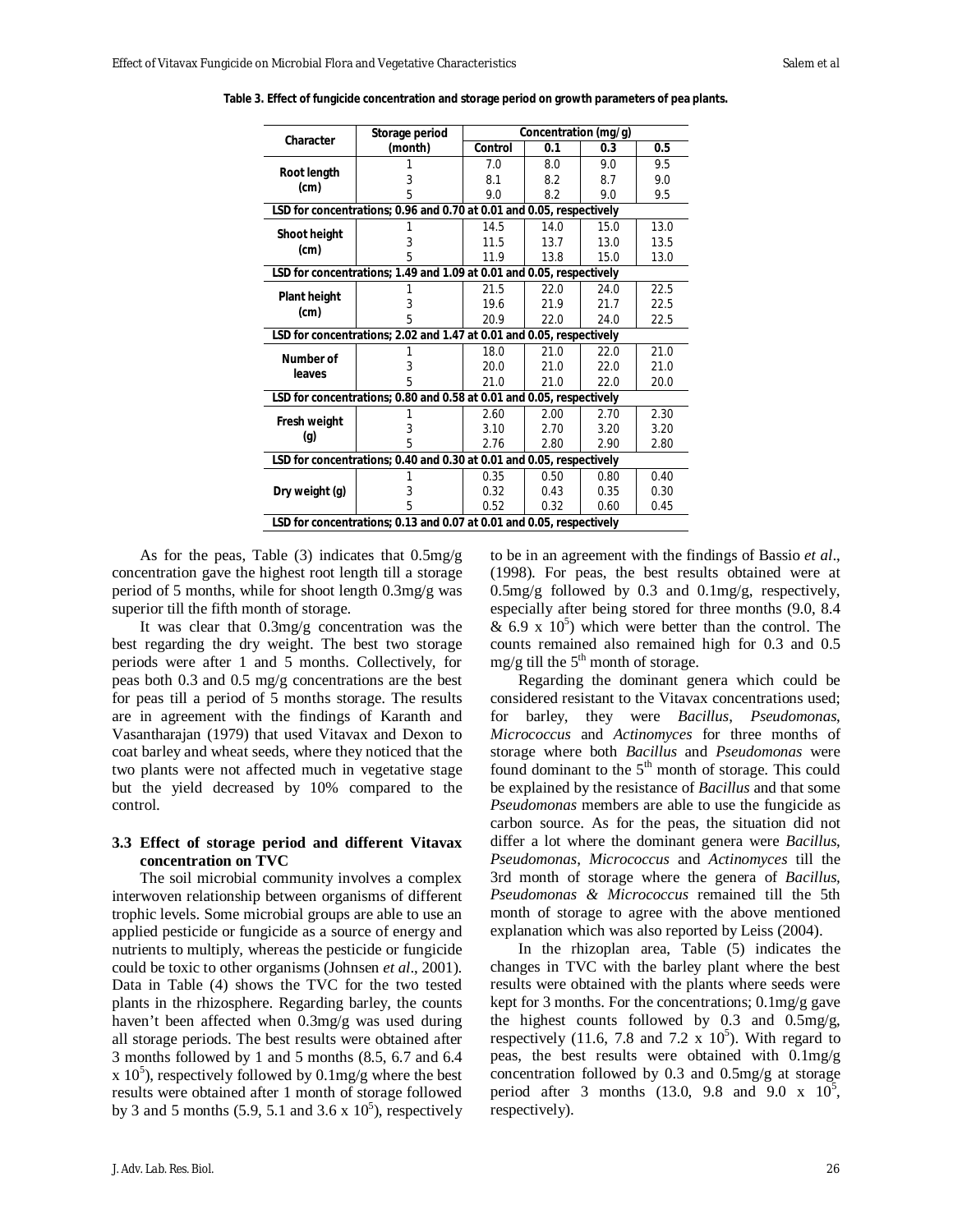| Plant type    | Storage period<br>(months)                                           | Concentrations (mg/g)      |      |      |      |  |
|---------------|----------------------------------------------------------------------|----------------------------|------|------|------|--|
|               |                                                                      | Control                    | 0.1  | 0.3  | 0.5  |  |
|               |                                                                      | TVC $\times$ 10 $^{\circ}$ |      |      |      |  |
|               |                                                                      | 2.06                       | 5.90 | 6.70 | 4.00 |  |
| <b>Barley</b> |                                                                      | 3.11                       | 5.10 | 8.50 | 3.70 |  |
|               | 5                                                                    | 3.06                       | 3.60 | 6.40 | 3.30 |  |
|               |                                                                      | 3.73                       | 7.10 | 4.30 | 5.40 |  |
| Peas          |                                                                      | 3.90                       | 6.90 | 8.40 | 9.00 |  |
|               | 5                                                                    | 4.21                       | 5.40 | 6.90 | 7.70 |  |
|               | LSD for concentrations; 0.44 and 0.33 at 0.01 and 0.05, respectively |                            |      |      |      |  |

**Table 4. Effect of storage period after coating with Vitavax on the changes in TVC (cfu/g) in the rhizosphere.**

**Table 5. Effect of storage period after coating with Vitavax on the changes in TVC (cfu/g) in the rhizoplan.**

| Plant type    | Storage period<br>(months)                                           | Concentrations (mg/g)      |       |      |      |  |
|---------------|----------------------------------------------------------------------|----------------------------|-------|------|------|--|
|               |                                                                      | <b>Control</b>             | 0.1   | 0.3  | 0.5  |  |
|               |                                                                      | TVC $\times$ 10 $^{\circ}$ |       |      |      |  |
|               |                                                                      | 3.50                       | 5.80  | 3.90 | 1.50 |  |
| <b>Barley</b> | 3                                                                    | 6.60                       | 11.60 | 7.20 | 7.80 |  |
|               | 5                                                                    | 5.70                       | 6.40  | 6.50 | 4.50 |  |
|               |                                                                      | 3.16                       | 5.30  | 4.60 | 7.30 |  |
| Peas          | 3                                                                    | 4.65                       | 13.00 | 9.80 | 9.00 |  |
|               | 5                                                                    | 4.11                       | 3.40  | 6.70 | 5.90 |  |
|               | LSD for concentrations; 0.44 and 0.33 at 0.01 and 0.05, respectively |                            |       |      |      |  |

|  | Table 6. Effect of storage period after coating with Vitavax on the changes in <i>Azotobacter</i> counts (cfu/g) in the rhizosphere. |  |
|--|--------------------------------------------------------------------------------------------------------------------------------------|--|
|  |                                                                                                                                      |  |

| Plant type    | Storage period<br>(months)                                           | Concentrations (mg/g)   |       |       |      |  |
|---------------|----------------------------------------------------------------------|-------------------------|-------|-------|------|--|
|               |                                                                      | <b>Control</b>          | 0.1   | 0.3   | 0.5  |  |
|               |                                                                      | TC of Azotobacter x 10° |       |       |      |  |
|               |                                                                      | 8.10                    | 13.40 | 13.10 | 8.80 |  |
| <b>Barley</b> | 3                                                                    | 8.60                    | 14.00 | 17.60 | 7.00 |  |
|               | 5                                                                    | 8.40                    | 13.90 | 14.50 | 4.90 |  |
|               |                                                                      | 6.40                    | 8.40  | 13.20 | 8.20 |  |
| Peas          | 3                                                                    | 7.20                    | 10.10 | 17.10 | 9.70 |  |
|               | 5                                                                    | 6.80                    | 6.40  | 17.40 | 6.60 |  |
|               | LSD for concentrations; 0.53 and 0.39 at 0.01 and 0.05, respectively |                         |       |       |      |  |

# **3.4 Changes in the total count of** *Azotobacter* **in the rhizosphere and rhizoplan**

Table (6) shows the effect of coating seeds with Vitavax and storage periods on the total count of *Azotobacter* in the rhizosphere of the two tested plants. For barley, 0.3mg/g concentration gave the highest counts followed by  $0.1 \text{mg/g}$  (17.6 and 14.0 x  $10^5$ , respectively), after three months of storage superior to the control and 0.5mg/g concentration. After 5 months, there was a slight decrease for  $0.1$  and  $0.3$ mg/g concentration while the decrease was very sharp for the 0.5mg/g one. As for the peas, the best results were obtained with the 0.3mg/g concentration even after 5 months of storage which indicates that the effect of this fungicide on this type of microbes very weak.

Regarding the effect of storage period and the fungicide concentration on the counts of *Azotobacter* in the rhizoplan, data in Table (7) indicate that the counts were dramatically affected although the 0.1mg/g concentration was the best till 3 months of storage with barley but lower than those in the rhizosphere. With peas after 5 months of storage, the counts gave the

highest level with 0.1mg/g followed by 0.3 and 0.5mg/g, respectively with very narrow difference than the control. This could be explained that the amount of the fungicide residue may be still a bit higher in this area which consequently affected the counts. This agrees with the observation of Finkelstein and Golovelva (1988) who indicated that low concentrations of pesticides and fungicides stimulated the growth of nitrogen fixing bacteria whereas higher concentrations inhibited the nitrification process.

These results are in agreement with what was reported by Hata *et al.,* (1986) and Topp *et al.,* (2000) and highly agree with the findings of Druska (2003), but on the contrary with what was mentioned by Stefaniak *et al.,* (1993a & b) who mentioned that *Azotobacter* and other free living nitrogen fixing bacteria were capable of resisting the effect of many fungicides applied and they also reported that this could be due to their ability, especially for *Azotobacter* with the presence of capsule around the cells, to protect themselves against the fungicidal effect or their ability to degrade these fungicides to non-toxic substances.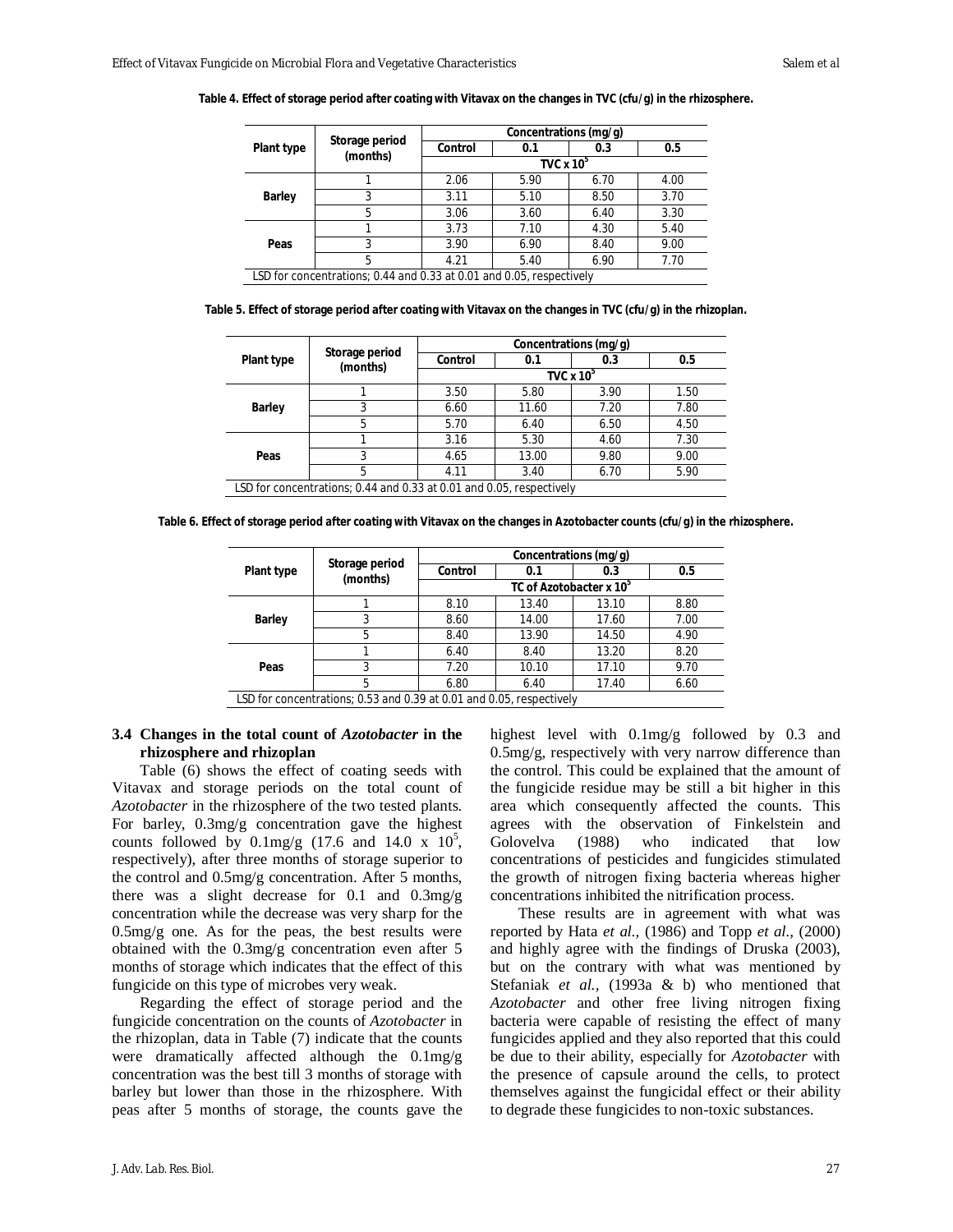|   | Concentrations (mg/g)               |       |      |      |  |
|---|-------------------------------------|-------|------|------|--|
|   | <b>Control</b>                      | 0.1   | 0.3  | 0.5  |  |
|   | TC of Azotobacter x 10 <sup>°</sup> |       |      |      |  |
|   | 5.30                                | 4.60  | 3.20 | 4.40 |  |
| 3 | 6.80                                | 13.00 | 9.00 | 6.60 |  |
| 5 | 6.40                                | 6.30  | 6.20 | 4.30 |  |
|   | 4.10                                | 4.60  | 4.10 | 3.00 |  |
| 3 | 4.30                                | 4.70  | 4.93 | 5.00 |  |
| 5 | 4.42                                | 8.10  | 6.60 | 3.80 |  |
|   | Storage period<br>(months)          |       |      |      |  |

**Table 7. Effect of storage period after coating with Vitavax on the changes in** *Azotobacter* **counts (cfu/g) in the rhizoplan.**

#### **4. Conclusion**

The use of the antifungal Vitavax in low or high doses to cover the seed for protection from infection and long-term preservation of seeds proved to have some effects on soil microflora and on some growth parameters, in turn. The use of recommended dose proved to have little or no effect on the studied characteristics. It's highly recommended to use either the recommended dose or a bit higher dose that will preserve seeds and will not affect either the studied microbial flora or even growth characteristics.

#### **References**

- [1]. Abdel-Aziz, M. (2006). Side effects of some fungicides on non-symbiotic nitrogen-fixing bacteria. In: 9<sup>th</sup> Arab Congress of Plant Protection, 19-23 Nov. 2006, Damascus, Syria.
- [2]. Anderson, J.R. (1978). Pesticides effects on nontarget soil microorganisms. p. 628 in Pesticide Microbiology (Hill, I.R. and Write, S.J.L. (eds.), Academic Press, London.
- [3]. Bending, G.D., Rodriguez, M.S. and Lincoln, S.D. (2007). Fungicide impacts on microbial communities in soils with contrasting management histories. *Chemosphere*, 69: 82-88.
- [4]. Bergey's Manual of Systematic Bacteriology. (1994). William, R.H. (ed.), The Williams and Wilkins Co., Baltimore, USA.
- [5]. Bossio, D.A., Scow, K.M Gunapala, N. and Graham, K.J. (1998). Determinants of soil microbial communities: effects of agricultural management, season and soil type on phospholipid fatty acid profiles. *Microbial. Ecol.*, 36: 1-12.
- [6]. Busse, M.D., Ratcliff, A.W., Shestak, C.J. and Powers, R.F. (2001). Glyphosate Toxicity and the effects of long-term vegetation control on soil microbial communities. *Soil Biol. & Biochem.*, 33: 1777-1789.
- [7]. Digrak, M. and Ozcelik, S. (1998). Effect of some pesticides on soil microorganisms. *Bull. Environ. Contam. Toxicol.*, 60, 916-922.
- [8]. Durska, G. (2003). The effect of Funaben T seed dressing on the occurrence of bacteria in soil

under the peas. *Polish J. Environ. Studies,* 12(6): 693-699.

- [9]. Finkelstein, Z.I. and Golovleva, L.A. (1988). Effect of regular application of pesticides on nitrogen bacteria. *Zentralblatt fur Microbiologie,* 143: 453-456.
- [10]. Goldstein, R.M., Mallory, L.M. and Alexander, M. (1985). Reasons for possible failure of inoculation to enhance biodegradation. *Appl. Environ. Microbiol.*, 50: 977-983.
- [11]. Gomez, K.A. and Gomez, A.A. (1984). Statistical procedures for Agriculture Research. A Wiley-Inter Science Publication, John Wiley & Sons, Inc. New York, USA.
- [12]. Hata, S., Shirata, K. and Takagishi, H. (1986). Degradation of paraquat and diquat by yeast *Lipomyces starkeyi*. *J. Gen. Appl. Microbiol.*, 32: 193-202.
- [13]. Hegazi, N.A., Amer, H.A. and Monib, M. (1980). Studies on N2-fixing spirilla (*Azospirillum* spp.) in Egyptian soils. *Rev. Ecol. Biol. Soil.,* 17:491- 499.
- [14]. Jensen, J.L. (1888). The propagation and prevention of smut in oats and barley. *J. Roy. Agic. Soc., Ser.*, 2(24): 397-415.
- [15]. Johnsen, K., Jacobsen, C.S. and Torsvik, V., Sørensen, J. (2001). Pesticides affect on bacterial diversity in agricultural soils - a review. *Biology and Fertility of Soils,* 33: 443-453.
- [16]. Karanth, N.G.K. and Vasanthharajan, V.N. (1973). Persistence and effect of Dexon on soil respiration. *Soil Biol. & Biochem.*, 5: 679-684.
- [17]. Kinney, C.A., Mandernack, K.W. And Mosier, A.R. (2005). Laboratory investigations into the effects of the pesticides mancozeb, chlorothalonil and prosulfuron on nitrous oxide and nitric oxide production in fertilized soil. *Soil Bio. & Biochem.*, 37: 837-850.
- [18]. Leiss, M. (2004). Enhancing realism and practicability in ecotoxicological risk assessment. Proceedings of Interact 2004, Gold Coast, Australia, 123.
- [19]. Maher, S.M., Sahi, S.T., Ghazanfar, M.U., Inamul-Haq, M., Iftikhar, Y. Sarwar, M.S. and Ahmed, T. (2005). Evaluation of different toxicants